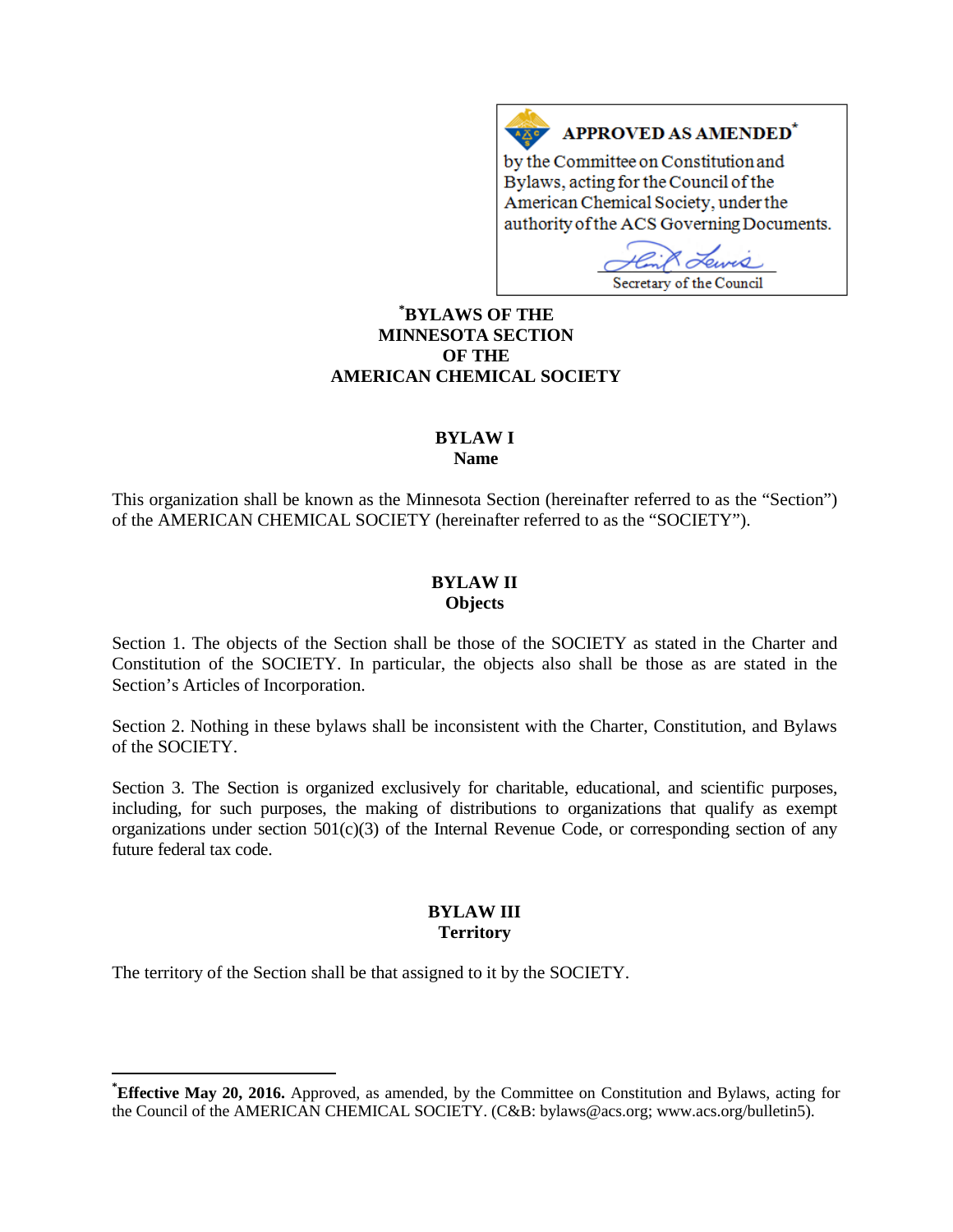# **BYLAW IV Members and Affiliates**

Section 1. The rolls of the Section shall include those MEMBERS and STUDENT MEMBERS (hereinafter collectively referred to as "members") and Society Affiliates of the SOCIETY residing within the territory of the Section provided that any exceptions to this rule shall be made in conformity with the Constitution and Bylaws of the SOCIETY.

Section 2. STUDENT MEMBERS shall be entitled to all privileges of membership except that of holding an elective position of the SOCIETY. STUDENT MEMBERS may not serve as Councilors, Alternate Councilors, or Temporary Substitute Councilors, but they may be appointed as committee chairs and they may hold an elective position of the Section as noted elsewhere in these bylaws.

Section 3. The Section may have Local Section Affiliates as authorized in the Constitution and Bylaws of the SOCIETY. A Local Section Affiliate shall retain affiliate status only so long as payment is made of Local Section Affiliate dues of not less than two dollars (\$2.00) per annum.

Section 4. Neither a Society Affiliate nor a Local Section Affiliate may vote for or hold an elective position or vote on Articles of Incorporation or bylaws of the Section. A Society Affiliate may not serve as a voting member of the Executive Committee; a Local Section Affiliate may not serve as a member of the Executive Committee. Society Affiliates may be appointed as committee chairs.

Section 5. Members and affiliates shall have such rights and privileges as are accorded them by the Constitution and Bylaws of the SOCIETY and these bylaws.

# **BYLAW V**

# **Officers, Executive Committee, and Councilors**

Section 1. The officers of the Section shall be members of the SOCIETY and the Section and shall consist of the Chair, Chair-Elect, Secretary, and Treasurer. The Secretary and Treasurer positions may be held by the same person.

Section 2. The Executive Committee shall be the governing body of the Section and as such shall have full power to conduct, manage, and direct the business and affairs of the Section in accordance with the Constitution and Bylaws of the SOCIETY and these bylaws. The Executive Committee shall consist of the officers of the Section, the Immediate Past Chair, the Councilors and Alternate Councilors, and the chairs of the standing committees.

Section 3. The Chair and Chair-Elect of the Section shall serve for a term of one year beginning on January 1 or until their successors are elected. At the end of the Chair-Elect's term of office, the Chair-Elect shall succeed to the office of Chair. The Secretary and Treasurer shall serve for a term of two years beginning on January 1 or until their successors are elected. With the exception of the Chair and Chair-Elect, the incumbent of any position is eligible for reelection. The Secretary and Treasurer shall be elected in alternate years, whenever possible.

Section 4. The duties of the officers shall be such as usually pertain to their offices, together with those required by these bylaws and by the Constitution and Bylaws of the SOCIETY, and such other duties as may be assigned to them from time to time by the Executive Committee.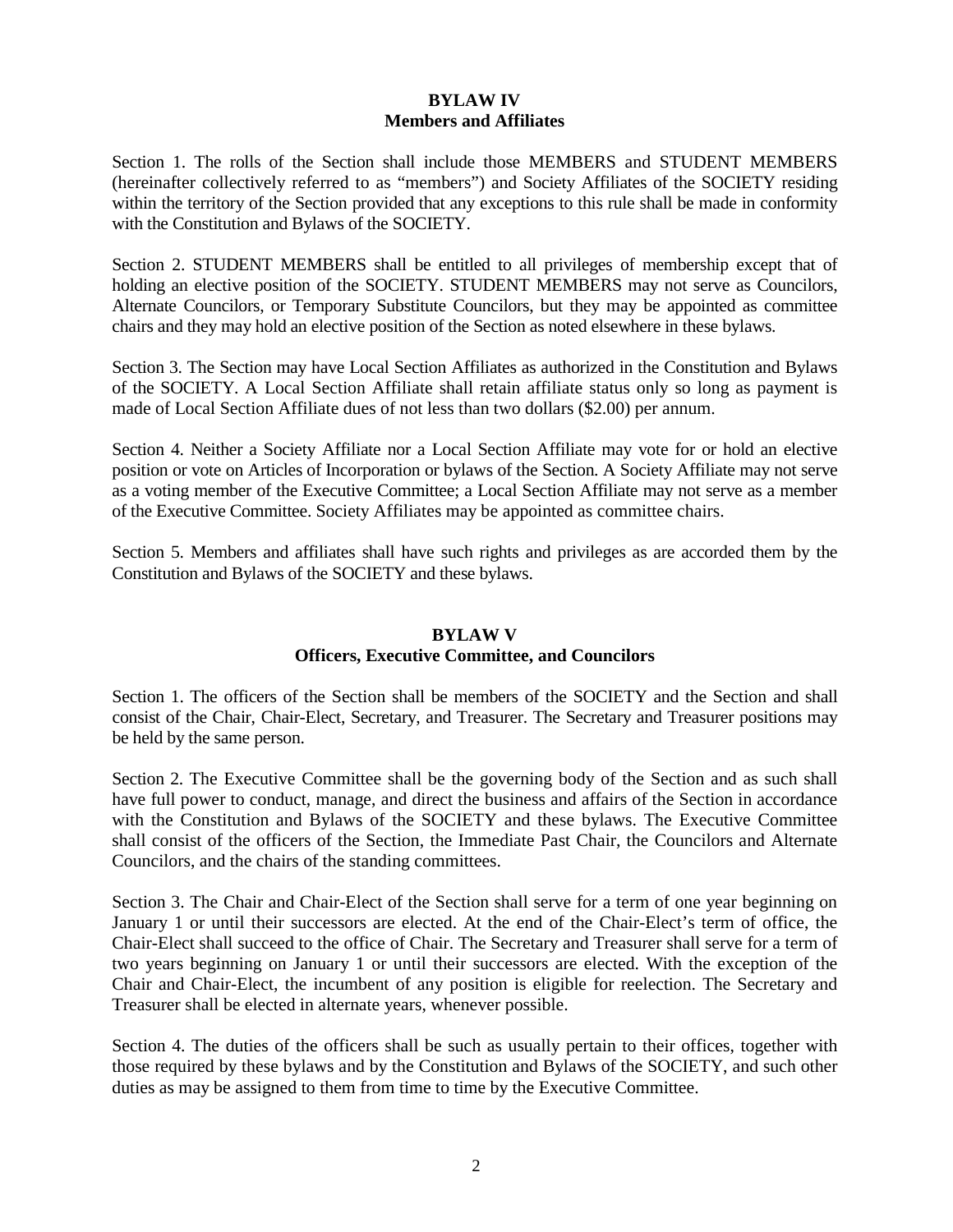- a. The duties of the Chair shall be to preside at meetings of the Executive Committee, to carry into effect the decisions and recommendations of that Committee, to preside at meetings of the Section to conduct governance business, to appoint, with the approval of the Executive Committee, all committee chairs and committee members except as stated elsewhere in these bylaws, and to carry out the duties required by the Constitution and Bylaws of the SOCIETY.
- b. The duties of the Chair-Elect shall be to assist the Chair with the direction and management of the Section. In the absence of the Chair, the duties of the office shall devolve upon the Chair-Elect.
- c. The duties of the Secretary shall be to keep a record of the minutes of the meetings of the Section and of the Executive Committee, to maintain a list of members and affiliates, to send to members and affiliates such notices as the business of the Section may require, to submit a report to the Section at its annual meeting, and to carry out the duties required by the Constitution and Bylaws of the SOCIETY and elsewhere in these bylaws. The Secretary shall preside over meetings in the absence of both the Chair and Chair-Elect.
- d. The Treasurer shall have charge of the funds of the Section, keep an accurate record of all receipts and disbursements, receive dues, and make those disbursements approved by the Executive Committee. The Treasurer shall render an account of all transactions and of the financial condition of the Section to the Executive Committee at times set by the Committee, and shall submit such reports as are required by the Constitution and Bylaws of the SOCIETY.

Section 5. Vacancies

- a. In the event of a vacancy in the office of Chair, the Chair-Elect shall assume the duties of Chair for the remainder of the term. In such case, the Chair-Elect moving into the position of Chair shall also hold that position during the normal term as Chair as part of the leadership transition.
- b. All other vacancies, except for Councilors and Alternate Councilors, shall be filled by majority vote of the Executive Committee through interim appointment for the period up to the next annual election. At that time, the procedures for election as outlined in the bylaws of the Section shall be followed.
- c. An interim appointee to the vacated office of Chair-Elect shall not automatically succeed to the office of Chair. At the next election, both a Chair and a Chair-Elect shall be elected.

Section 6. Councilors, Alternate Councilors, and Temporary Substitute Councilors

- a. The Section shall have Councilors and Alternate Councilors as provided in the Constitution and Bylaws of the SOCIETY. The Section's Councilors and Alternate Councilors shall carry out those duties assigned to them by the Constitution and Bylaws of the SOCIETY. In particular, the Councilors (or Alternate Councilors or Temporary Substitute Councilor if so designated to serve in place of the Councilor for a particular meeting), shall attend meetings of the Council of the SOCIETY and represent the Section at such meetings.
- b. Councilors and Alternate Councilors shall be elected by ballot from among the MEMBERS for three-year terms beginning January 1. Reelection is permissible. Councilors shall be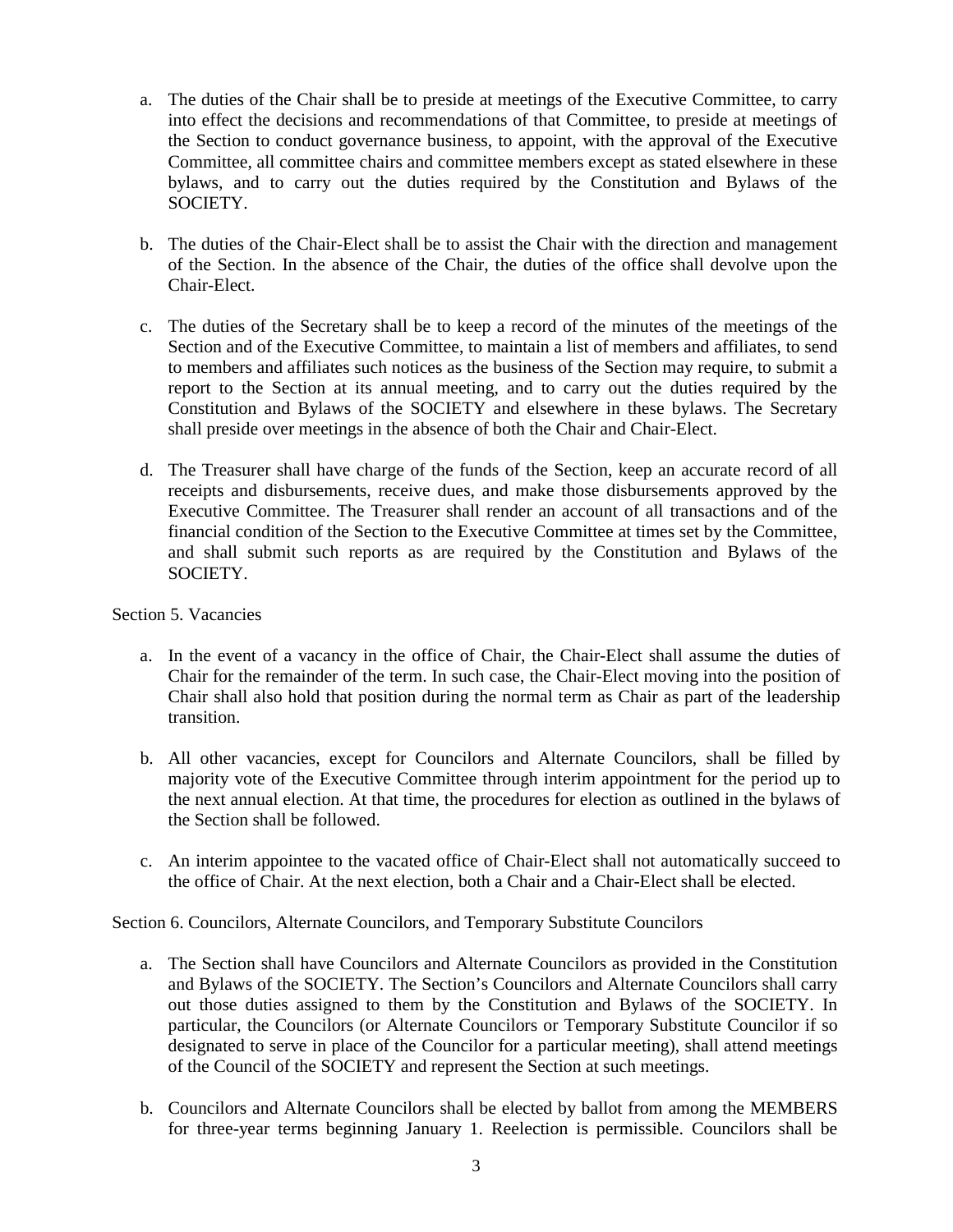elected in separate years, whenever possible, to provide for a rotation of terms in accordance with the Constitution of the SOCIETY. A partial term of one or two years shall be used whenever necessary to establish or to restore rotation of three-year terms provided that the Councilor and/or Alternate Councilor agree to the partial term before the election.

- c. In the event that a Councilor is unable to attend a specified meeting of the Council of the SOCIETY, the Chair of the Section shall appoint one of the Alternate Councilors to serve as Councilor at the specified meeting. Such appointment of an Alternate Councilor shall be for only one meeting.
- d. If every Councilor and Alternate Councilor of the Section will be absent from a Council meeting, thus leaving the Section without representation at such meeting, the Executive Committee may designate one MEMBER of the Section as a Temporary Substitute Councilor in accordance with the Bylaws of the SOCIETY.
- e. The Executive Committee shall designate one or more Councilors to be disqualified under the SOCIETY's Bylaw provisions for reallocation of Councilors among the Sections.
- f. Any vacancy in the position of Councilor or Alternate Councilor shall be filled for the remainder of the unexpired term at the time of the next annual election. The vacancy may be filled until the next annual election by appointment by the Executive Committee.

#### **BYLAW VI Manner of Election**

Section 1. The election of officers shall be conducted either by a ballot distributed to the members of the Section in accordance with the Bylaws of the SOCIETY or at a regular meeting of the Section provided there is a quorum present as described elsewhere in these bylaws. Councilors and Alternate Councilors shall be elected by a ballot distributed to all members of the Section; affiliates may not vote for officers, Councilors, and Alternate Councilors.

Section 2. In September of each year, the Nomination Committee shall report to the membership its nominations for each office to be filled. Prior to October 1, any member of the Section may, in writing or from the floor at a meeting, nominate additional candidates for office, provided that they are members of the Section as required elsewhere in these bylaws, if the nomination is seconded by another member. Nominations so made shall be equally valid as those from the Nomination Committee. All candidates nominated shall have indicated willingness to serve if elected.

Section 3. When a ballot is used, the candidates for each office and for Councilor(s)/Alternate Councilor(s) shall be listed on a ballot to be distributed to each member of the Section by November 1. The ballot shall provide for a write-in candidate for each position to be filled. A paper ballot shall be provided to any member who requests it.

Section 4. The ballots shall be tabulated and validated not later than November 15. Except as noted below, the candidate for each position receiving the largest number of votes shall be declared elected. The Executive Committee may decide that for Councilor(s), the candidate(s) who receive the majority of votes shall be declared elected as Councilor(s); the candidate(s) who get the next largest number of votes shall be declared elected as Alternate Councilor(s). In case of a tie vote for any position, the Executive Committee, by ballot, shall elect from among the candidates who share the tie vote; the candidate receiving the largest number of votes shall be declared elected.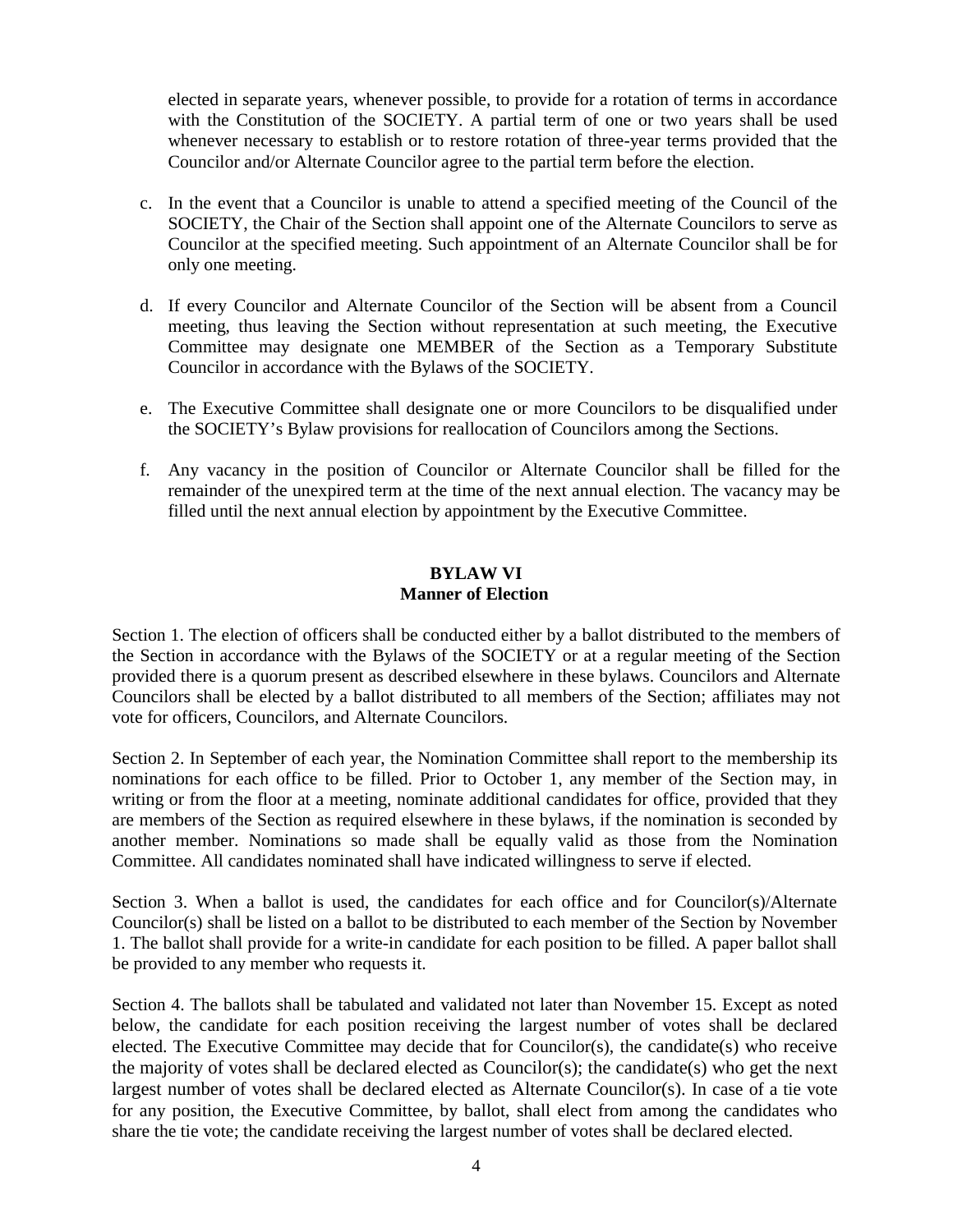Section 5. The results shall be announced by the Section Chair as soon as possible after the election, and also published in the Section's newsletter and/or on the Section's website soon thereafter. The results shall be certified to the Executive Director of the SOCIETY not later than December 1.

Section 6. In accordance with the SOCIETY's Bylaws, balloting procedures should ensure fair balloting that is open to all eligible members, protection against fraudulent balloting, and the timely reporting and archiving of balloting results.

# **BYLAW VII Recall of Elected Officials**

Section 1. The elected officials of the Section (officers and elected Executive Committee members, except not Councilors and Alternate Councilors) are subject to recall for neglect of duties or conduct injurious to the SOCIETY. Recall procedures are not applicable to Councilors and Alternate Councilors.

Section 2. The recall of an official shall be initiated when a signed petition, indicating in writing the specific charges and reasonable substantiating evidence, is submitted to the Chair from at least five members of the Section. In the event the Chair is the official in question, the Chair-Elect shall receive the petition and shall assume the duties of the Chair with respect to this issue until the issue is resolved.

Section 3. The Chair shall, without delay, determine that the petitioners are aware of the gravity of their actions and the procedures to be followed. The Chair shall seek an alternate resolution to the problem and a withdrawal of the petition at this time. In the absence of a resolution to the problem, the Chair shall notify the members of the Executive Committee and call a special meeting within thirty days.

- a. The Executive Committee shall promptly continue the recall process or dismiss the petition as ill-founded or find an alternate resolution to the problem. The Chair shall promptly inform the petitioners and the official of the decision of the Executive Committee. If no contact with the official can be made after a reasonable effort, the Executive Committee may remove the official in question with a two-thirds (2/3) vote of the remaining members.
- b. If the proceedings continue:
	- (1) The Chair shall assign the duties of the official to another qualified member of the Section until the issue is resolved.
	- (2) The official shall be offered an opportunity to answer the allegations in the petition before the Executive Committee. A certified letter shall be sent to the last known address on the official SOCIETY membership roll. Upon notification, the official shall have thirty days to make a written response to the allegations.
	- (3) The Executive Committee shall decide whether or not to proceed after studying the official's response. The Chair shall inform the official and the petitioners of the decision of the Executive Committee. If the Executive Committee decides that the proceedings shall continue, the official shall choose one of the following options: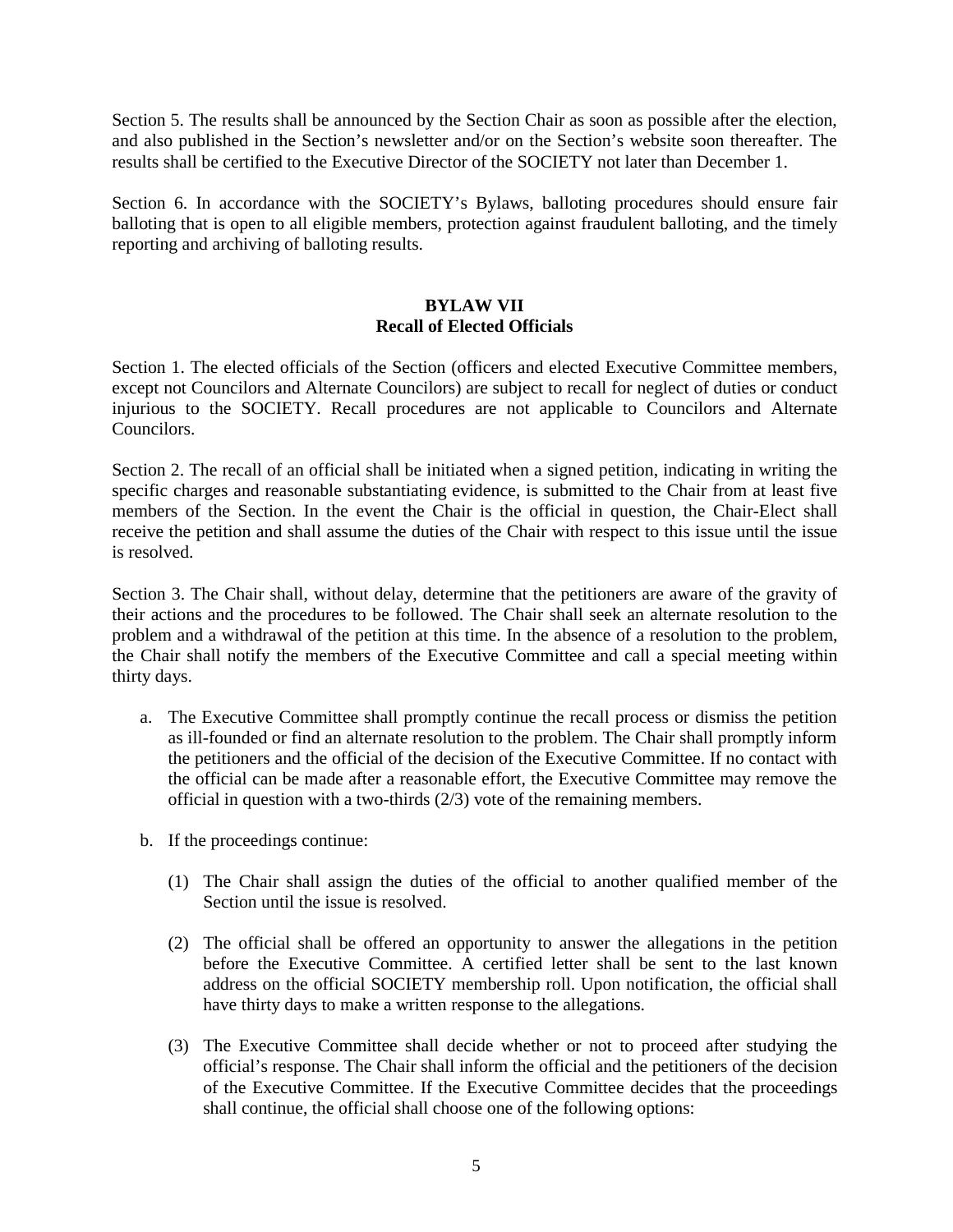- (a) The official may resign.
- (b) The official may request a recall vote. Section members shall be informed, through brief written statements prepared by the Executive Committee and the official, of the issues involved with the recall vote. Both statements shall be distributed to the members with the ballot. A paper ballot shall be provided to any member who requests it. At least two-thirds (2/3) of votes cast shall be required for the official to be removed from office. The membership shall be informed of the results of the recall vote.
- (c) The official may request a hearing and a recall vote by the remaining members of the Executive Committee. At least two-thirds (2/3) vote of the remaining members of the Executive Committee shall be required to recall the official.
- (d) The official may choose not to respond and thus forfeit the position.

Section 4. The vacancy provisions of these bylaws shall be used to fill a vacancy caused by a recall process. The Executive Director of the SOCIETY shall be informed of the recall and the filling of the vacancy.

# **BYLAW VIII Committees**

Section 1. The Executive Committee shall establish committees as necessary for the proper operation of the Section. All committee members shall be members and/or affiliates of the SOCIETY and the Section.

Section 2. The Section shall have the following standing committees: Operations, Education, Publications, Professional Activities, Long-Range Planning, Environmental Quality, Government Liaison, and Nomination.

# **BYLAW IX Meetings**

Section 1. The Executive Committee shall designate the times and places of the Section's meetings as it finds necessary or desirable for the proper functioning of the Section. The Section shall hold at least one meeting annually to conduct governance business; however, this requirement may be modified by the Executive Committee.

Section 2. The Executive Committee shall set the order of business for meetings of the Section to conduct governance business. The order of business may be suspended by a majority vote of the members present.

Section 3. The Section may hold special meetings to conduct governance business upon the written request of a majority of the Executive Committee or upon the written request of 25 members of the Section. To be valid, such request shall be received by the Secretary at least ten days before the date requested for the meeting and shall state the exact nature of the business to be transacted. No other business shall transpire at such meetings.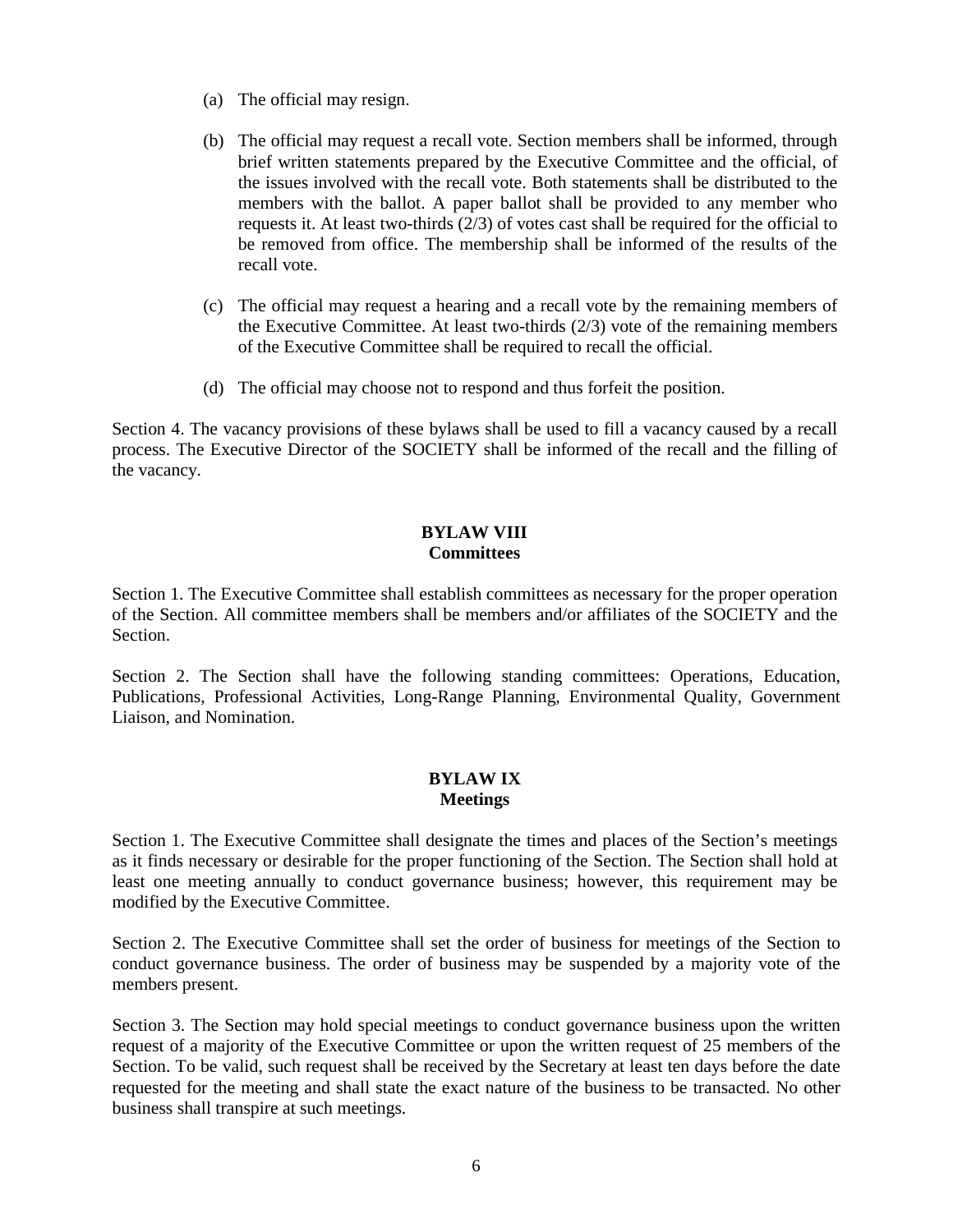Section 4. Meetings of the Executive Committee and meetings of the Section to conduct governance business, with the approval of the Executive Committee, may be held by means of electronic communications technology that permits those in attendance to read or hear the proceedings substantially concurrently with their occurrence, to vote on matters submitted, to pose questions, and to make comments.

Section 5. The Executive Committee shall meet upon due notice either at the call of the Chair or upon request of a majority of its members. A quorum for an Executive Committee meeting shall consist of a majority of the voting members of the Committee. In the absence of a quorum, called meetings of the Executive Committee shall adjourn to a specific date.

Section 6. Due notice of the Section's meetings, not including committee meetings, shall be sent to each member and affiliate of the Section. A quorum for the transaction of governance business at such a Section meeting shall consist of 15 members of the Section. No governance business shall be conducted in the absence of a quorum.

Section 7. The fee for registration at any special meeting shall be decided by the Executive Committee in accordance with the Constitution of the SOCIETY.

Section 8. The most recent edition of *Robert's Rules of Order Newly Revised* shall be the parliamentary authority for all matters not covered in these bylaws or in the SOCIETY's documents.

#### **BYLAW X Finances**

Section 1.

- a. Members of the Section may be assessed voluntary Local Section dues in an amount set by the Executive Committee. The Executive Committee shall have the option to waive or discount dues for STUDENT MEMBERS and for others as provided in the SOCIETY's Bylaws for waived or discounted dues.
- b. Society Affiliates shall be assessed annual dues in an amount set by the Executive Committee.
- c. The annual dues of Local Section Affiliates shall be determined by the Executive Committee in accordance with the Constitution and Bylaws of the SOCIETY, and as mentioned elsewhere in these bylaws.

Section 2. The Section may raise or collect funds to be expended for local purposes, and may have the entire management and control of such funds insofar as such management and control shall not conflict with any provision of these bylaws or with the Constitution or Bylaws of the SOCIETY.

Section 3. The Section may receive donations or bequests made to it, and may expend or invest the same on behalf of the Section. Such expenditures or investments shall be made by the Treasurer of the Section upon authorization by the Executive Committee.

Section 4. A biennial audit of the books of the Treasurer and of any other transactions regarding the Section's funds shall be conducted by two or more disinterested members or individuals, appointed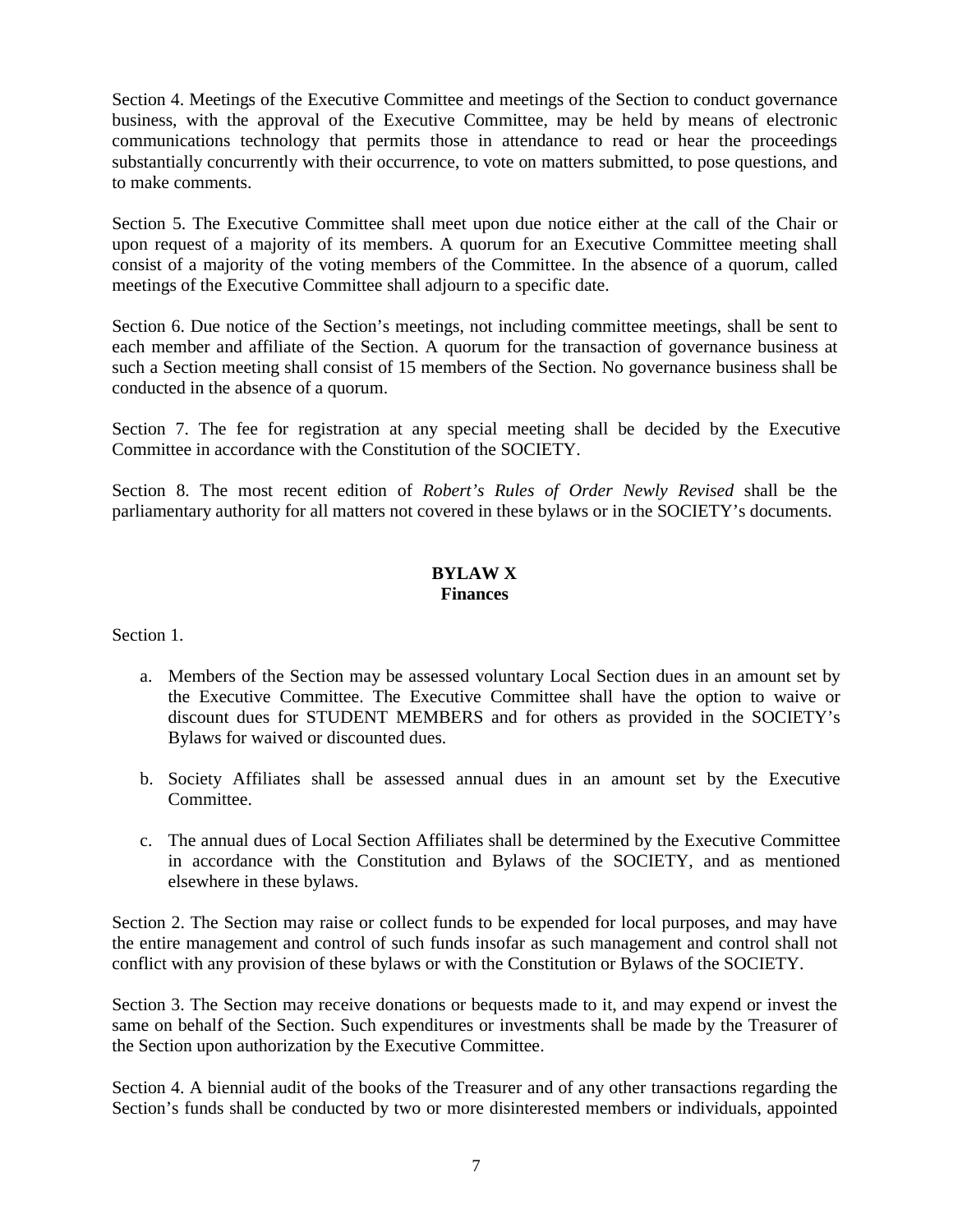by the Executive Committee. The audit report shall be submitted to the Executive Committee by January 31 in odd numbered years.

#### **BYLAW XI Affiliation with Other Technical Organizations**

Section 1. The Section may affiliate with other technical organizations operating within the territory of the Section provided that such affiliation does not contravene the Charter, Constitution, Bylaws, or Regulations of the SOCIETY. Such affiliation must be approved by the Executive Committee of the Section, by confirmation by the Council Committee on Constitution and Bylaws, and in compliance with the specific requirements of the Bylaws of the SOCIETY.

Section 2. The affiliation with the technical organization shall become effective upon authorization by the Executive Committee of the Section, by the Council Committee on Local Section Activities, and by confirmation by the Council Committee on Constitution and Bylaws.

Section 3. The Executive Committee may terminate the affiliation with any technical organization by notifying, in writing, the governing body of the technical organization. The technical organization may terminate the affiliation upon written notice to the Section's Executive Committee. Affiliations shall terminate after five years unless reauthorized by the Executive Committee. The term of each subsequent reauthorization shall not exceed five years.

#### **BYLAW XII Amendments**

Section 1. A petition to amend the bylaws may be initiated by the Executive Committee or by petition signed by at least 15 members of the Section. If the proposed amendment is approved by the Executive Committee, if practical, it shall be submitted to the SOCIETY's Committee on Constitution and Bylaws for review.

Section 2. The Executive Committee will then incorporate all the required changes and either accept or reject any recommended changes that are suggested by the Committee on Constitution and Bylaws. The revised bylaws shall then be submitted to the Section members for adoption. This may be accomplished at a business meeting of the Section provided that at least eight weeks prior notice is given to the Section members.

Section 3. If a proposed amendment is not approved by the Executive Committee and if the petition is signed by at least 15 members of the Section, if practical, it shall be submitted to the SOCIETY's Committee on Constitution and Bylaws for review before being distributed to the members of the Section.

Section 4. At least two-thirds  $(2/3)$  of votes cast shall be required to approve the amendment provided a quorum is present. Alternatively, or failing the presence of a quorum, the vote may be taken by a ballot distributed to all members of the Section. At least two-thirds (2/3) of the valid ballots returned must be affirmative for adoption.

Section 5. The Secretary shall distribute the outcome of the vote regarding the amendment(s) to the Section members and within one month shall meet all requirements for submitting the results to the Committee on Constitution and Bylaws.